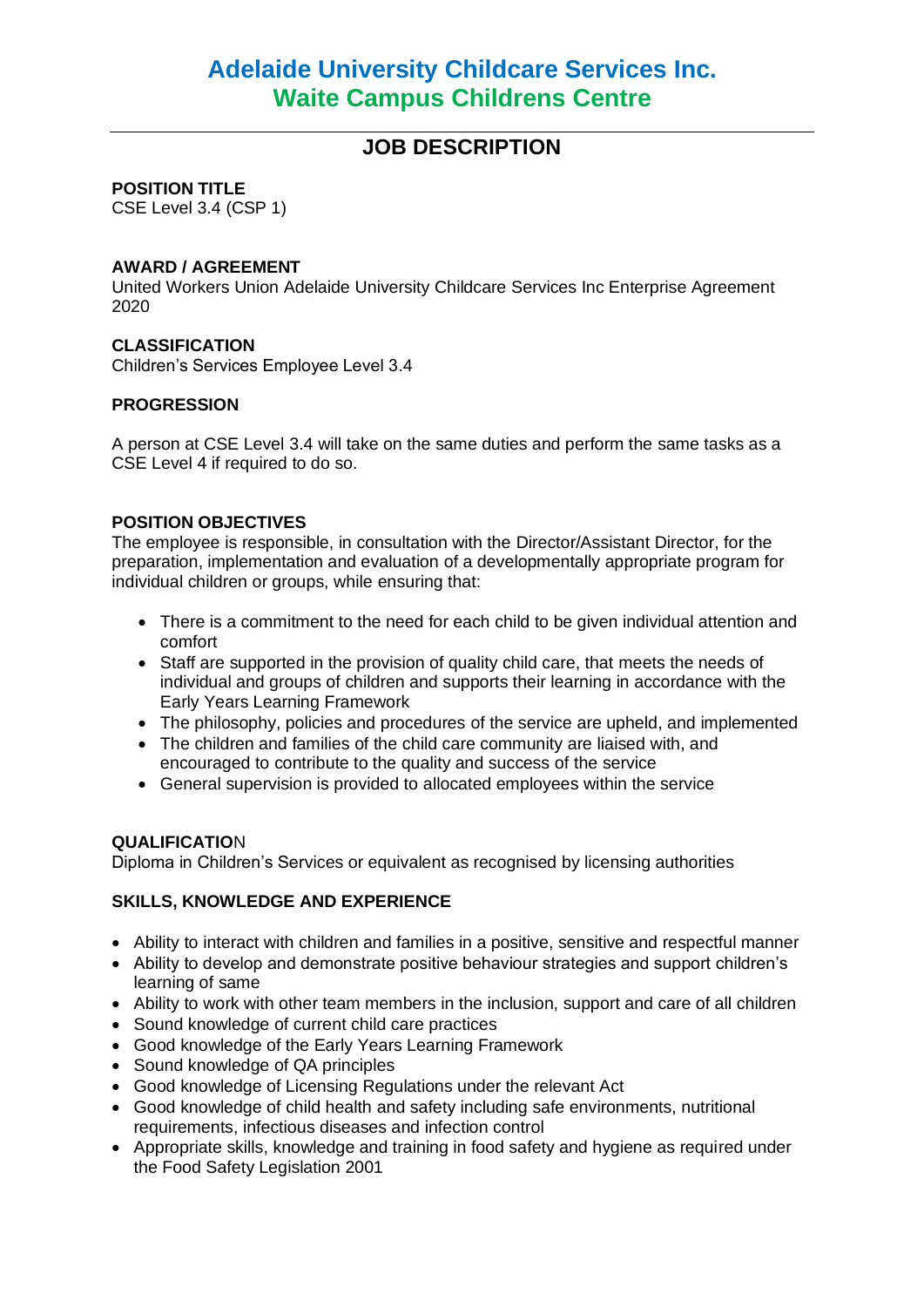- Experience interacting with groups of children up to 6 years of age
- Well developed observation and reporting skills
- Well developed knowledge of inclusion principles
- Thorough knowledge of centre's philosophy, policies, and procedures
- Thorough knowledge of work practices
- Ability to cope effectively in an emergency or stressful situation
- Willingness to accept supervision and seek direction
- Effective interpersonal and verbal and written communication skills
- Effective consultative, interpersonal and supervisory skills
- Effective time management skills
- Good keyboard, computer and software package skills
- Ability to use digital recording devices
- Ability to support the implementation of Education for Sustainability or willingness to learn
- Ability to support the Positive Education curriculum or willingness to learn

# **SPECIAL CONDITIONS**

- Current First Aid qualification
- A satisfactory WWCC as per the current relevant statutory requirements
- Successful completion of relevant *Responding to abuse and neglect* training
- Appropriate skills, knowledge and training in food safety and hygienic handling of food and equipment as required under the Food Safety Legislation 2001
- Attendance at out of hours meetings, training and Service functions may be required (Agreement remuneration / conditions apply)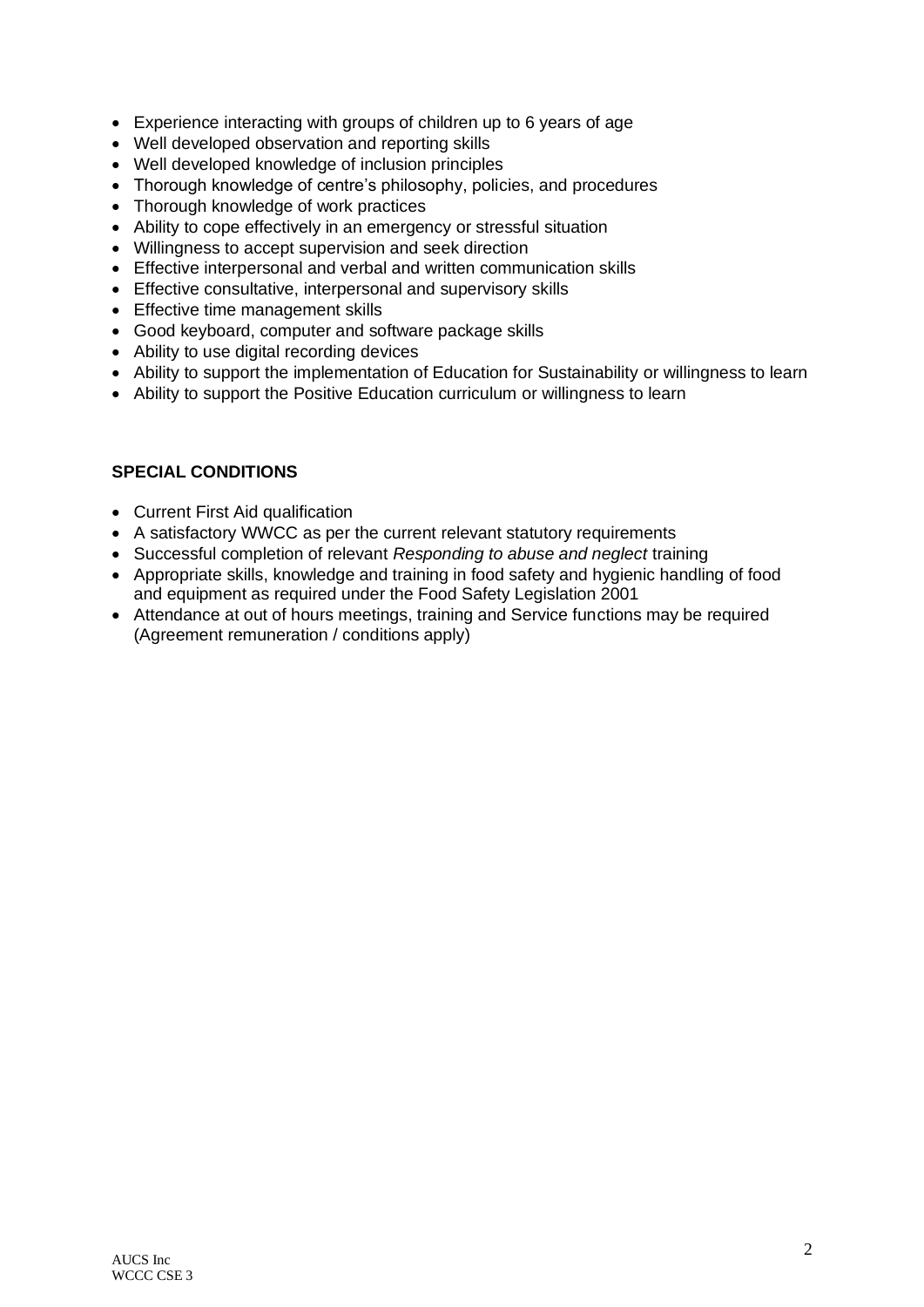# **RESPONSIBILITIES AND DUTIES**

All responsibilities and duties must be carried out with regard to and including:

- Reasonable protection of the health, safety, security and well-being of all children and staff within the service
- Adherence to relevant policies, procedures and statutory requirements
- Respect for and inclusion of diversity in its many forms
- Respect for and maintenance of confidentiality, including via electronic media / social networking
- An employee at this level will be working with individual and groups of children

| Delivery of quality care<br>and children's<br>programs | Implement the Early Years Learning Framework for<br>individual children and groups in consultation with<br>the Director/Assistant Director,<br>Record observations of children for the purposes of<br>$\bullet$<br>program planning to support children's learning<br>Develop, implement and evaluate daily care<br>routines<br>Plan and facilitate the inclusion of children with<br>additional needs, including children with disabilities,<br>children with complex health support needs,<br>Aboriginal children and children from culturally and<br>linguistically diverse backgrounds.<br>Maintain and support a safe environment for staff<br>and children<br>Contribute to and support QA principles                                                                                                               |
|--------------------------------------------------------|---------------------------------------------------------------------------------------------------------------------------------------------------------------------------------------------------------------------------------------------------------------------------------------------------------------------------------------------------------------------------------------------------------------------------------------------------------------------------------------------------------------------------------------------------------------------------------------------------------------------------------------------------------------------------------------------------------------------------------------------------------------------------------------------------------------------------|
| <b>Leadership and teamwork</b>                         | • Actively contribute to the development of strong<br>team work skills and the creation of a supportive<br>team environment<br>Actively support accountability, legal compliance<br>and duty of care to children<br>Ensure policies and procedures are adhered to<br>Provide effective and fair leadership to staff under<br>employee's supervision<br>Maintain accurate records as required<br>Participate in staff development and professional<br>$\bullet$<br>learning opportunities as required<br>Responsible to the Director/Assistant Director for<br>the supervision of students on placement<br>Support a culture of continuous learning in the<br>workplace (including own workplace learning)<br>Support the implementation of Education for<br>Sustainability<br>• Support the Positive Education curriculum |
| <b>Communication with</b><br>families                  | Liaise with families and support family contribution                                                                                                                                                                                                                                                                                                                                                                                                                                                                                                                                                                                                                                                                                                                                                                      |
|                                                        | Provide verbal and written information to families,<br>as delegated by the Director/Assistant Director                                                                                                                                                                                                                                                                                                                                                                                                                                                                                                                                                                                                                                                                                                                    |
| <b>Administration</b>                                  | Ensure appropriate and timely completion of work<br>$\bullet$<br>time records and information for correct payment of<br>wages<br>Comply with the appropriate reporting procedures<br>and requirements<br>Contribute to discussion about collaborative<br>administration processes as required                                                                                                                                                                                                                                                                                                                                                                                                                                                                                                                             |